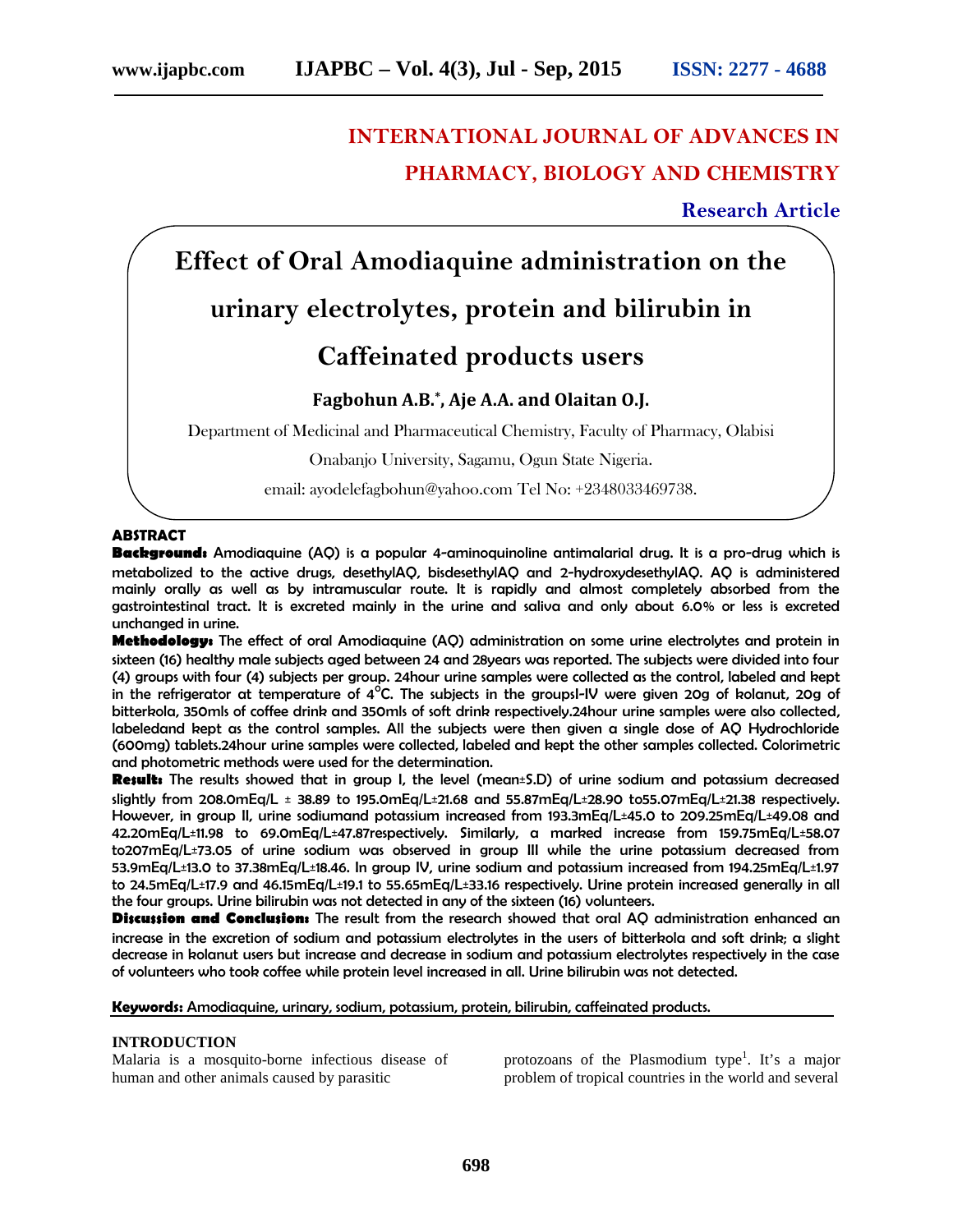antimalarial drugs have been used for either prophylaxis or therapeutic purposes. Amodiaquine (AQ) is a popular 4-aminoquinoline antimalarial drug. It is a pro-drug which is metabolized to the active drugs, desethylAQ, bisdesethylAQ and 2 hydroxydesethyl $AQ^2$ . Its use is probably more practicable in long term visitors and persons who will reside in Africa and also on the WHO list of essential medicines needed a basic health system<sup>3</sup>. AQ is administered mainly orally as well as by intramuscular route<sup>4</sup>. It is rapidly and almost completely absorbed from the gastrointestinal tract. It is excreted mainly in the urine and saliva and only about 6.0% or less is excreted unchanged in urine<sup>5</sup>.

The body consists of the intracellular and the extracellular compartments. The amount of fluid in the extracellular compartment is 15litres in a 70kg adult<sup>6</sup>. The normal potassium concentration in a 24 hour urine sample is between  $40-80$  m Eq<sup>7</sup>. Potassium moves from the extracellular fluid to the intracellular fluid either when protein is being deposited of glucose is being taken in and metabolized during extracellular alkalosis<sup>8</sup>. About 20% per day is lost even if there is no intake  $8$ . The normal concentration of sodium in a 24hour urine sample is between  $80-180$  mEq<sup>7</sup>. In normal renal function, sodium is reabsorbed from the urine in order to forestall its loss. The protein molecules may be regarded as a very elaborate polypeptide consisting of a large number of amino acid residues<sup>9</sup>. The loss of most plasma protein through glomeruli is restricted by the size of the pores in, and by the negative charge on the basement membrane that repel negatively charged protein molecules. Normal subjects excrete up to 0.08g of protein a day in the urine<sup>10</sup>. Proteinurea may be due to renal disease, or more rarely, may occur because large amount of low molecular weight protein are circulating and therefore being filtered<sup>11</sup>. Bilirubin, a breakdown product of hemoglobin, is produced by reticulo endothelial cells scattered throughout the body $^{11}$ . The liver conjugates bilirubin with glucuronide to form conjugated bilirubin which is water soluble and hence easily removed from the body via renal excretion. In the intestine, bilirubin is degraded by colonic bacteria into urobilinogen<sup>12</sup>. Plasma urobilinogen enters the urine and the urine urobilinogen level reflects the amount of urobilinogen formed from the intestine bilirubin freely<sup>12</sup>. In normal individual, bilirubin should not be contained in the urine<sup>13</sup>.

Previous works on the effect of AQ on the blood glucose and urine electrolytes have shown that there was a decrease in the blood glucose and urine  $electrolytes<sup>14</sup>$ .

However, this investigation is therefore an attempt to verify the effect of caffeine, a diuretic, on the urine electrolytes, protein and bilirubin.

### **INSTRUMENTS AND CHEMICALS**

Corning 410 Flame Photometer and Jenway 6051Colorimeter were used for the analysis. The reagents include Barium chloride (J.T. Baker), CuSO4.5H2O (BDH), KI (BDH), NaOH (East Anglia Chemicals),  $H_2SO_4(BDH)$  while Alkaline Tartrate, Trichloroacetic acid (20%) and distilled water were collected from the Department of Pharmaceutical & Medicinal Chemistry Laboratory, Olabisi Onabanjo University, Sagamu, Ogun State, Nigeria.

The sodium and potassium working standards, urine protein (Biuret reagent), blank reagent (protein) and protein standards were prepared by the reference methods used in the Chemical Pathology laboratory, Olabisi Onabanjo University Teaching Hospital (O.O.U.T.H.), Sagamu, Ogun State, Nigeria

#### **METHOD**

#### **Sample collection**

Sixteen (16) healthy male volunteers aged between 24 and 28years were used for the study. None of the subjects was on regular medication and none had taken any form of antimalarial drug three months prior to the study. None of them also had any clinical or laboratory features of malaria during the study. Evaluation of the subjects was performed to ascertain their health status. The tests included blood film for malaria parasites, serum electrolyte and urea and blood pressure measurement. They were all normal. The subjects were divided into four (4) groups with four (4) subjects per group. 24hr urine samples were collected into plastic bottles (1.5L capacity) containing  $5.0$ ml  $0.1M$   $H<sub>2</sub>SO<sub>4</sub>$  as the control, labeled and kept in the refrigerator at temperature of  $4^{\circ}$ C. The subjects in the groups I-IV were given 20g of kolanut, 20g of bitter kola, 350mls of coffee drink and 350mlsof soft drink respectively.24hr urine samples were also collected into another plastic bottles (1.5L capacity) containing  $5.0$ ml  $0.1M$   $H<sub>2</sub>SO<sub>4</sub>$ , labeled and kept in the refrigerator at  $4^{\circ}$ C. All the subjects were then given a single dose of AQ Hydrochloride (600mg) tablets (Parke-Davis & Co Detroit, USA) and 24hr urine samples were collected into another plastic bottles (1.5L capacity) containing 5.0ml  $0.1M$   $H<sub>2</sub>SO<sub>4</sub>$ , labeled and kept like the others, 24hrs after the administration of AQ.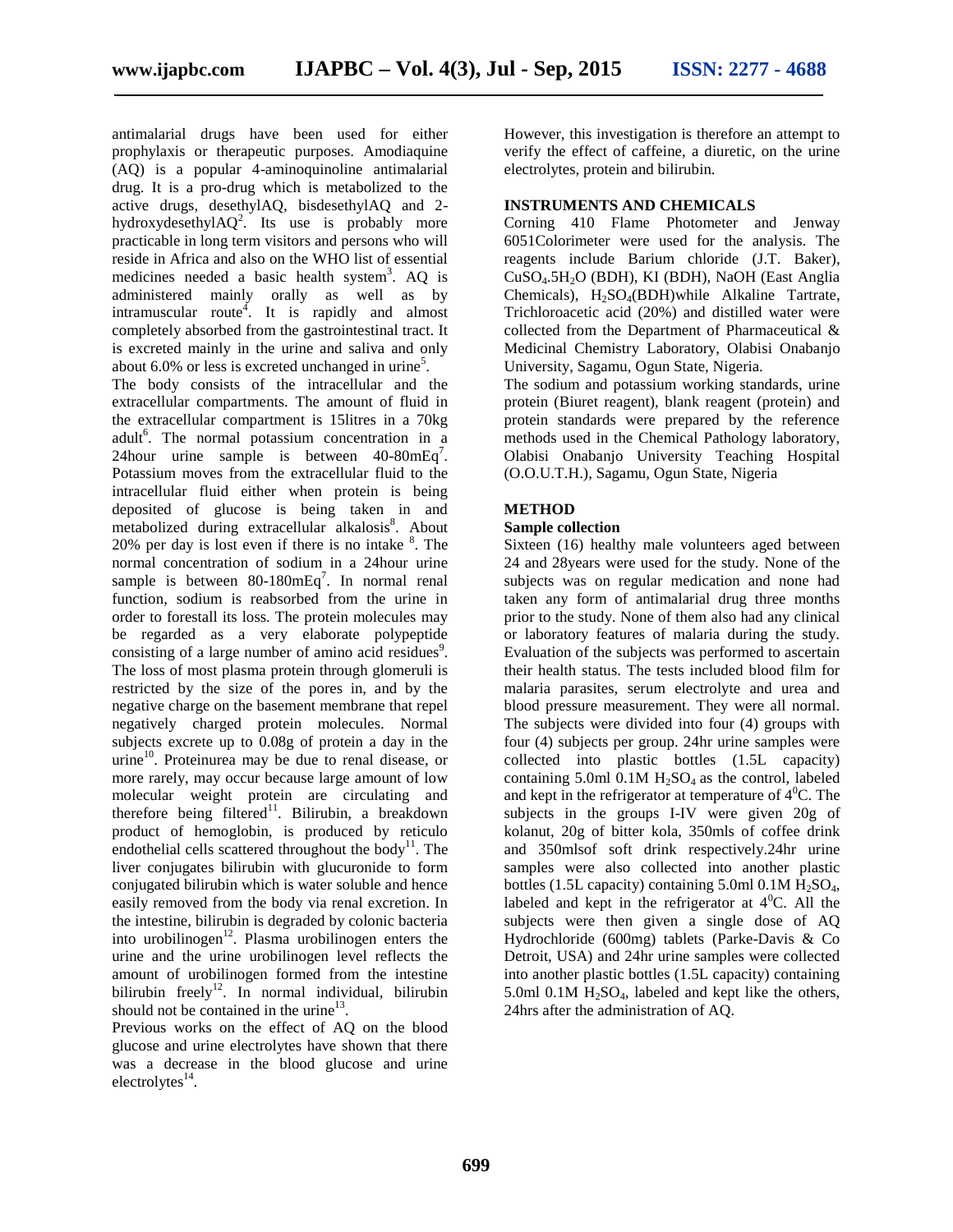#### **Urine analysis**

Sodium standard working solution was prepared by adding 7.0ml/150mEq of sodium stock solution to 2.0ml/150mEq of potassium stock solution and 1.0ml of deionized was later added. The potassium standard solution was also prepared by adding 5.0ml/5mEq of potassium stock solution to 4.0ml/5mEq of sodium stock solution and 1.0ml of deionized water was also added. For the urine bilirubin, Fouchet's Reagent was used while the Biuret Reagent was used for the protein analysis. After the samples were allowed to thaw at room temperature, the volume of each 24hr urine sample was carefully measured and aliquots of 10mls each were taken from the urine samples. 0.1ml of the urine samples was withdrawn using a gradated pipette and added to 20.0ml of deionized water in a labeled universal bottle and well shaken to effect proper mixing. The urine Sodium and Potassium were determined by flame emission spectrometric method as described by Christian<sup>15</sup> using the Corning 410 Flame photometer. For the protein determination, 1.0ml of the filtered urine samples was placed in centrifuge tubes and 1.0ml 20% Trichloroacetic acid was added. This was mixed and allowed to stand in a refrigerator overnight. The samples were then centrifuged at 3000rev/min for 5mins. The supernatant was discarded and the precipitation drained. 0.5ml of N-NaOH was added to the precipitate, stirred until they dissolve and 1.5ml of deionized water was added. 2.0ml of Biuret Reagent was added to all the solution gotten above. The Jenway 6051Colorimeter set at 540nm wavelength was validated with the blank reagent. The absorbance of the protein standard and other tests samples were measured. The calibration was revalidated after every four readings with the blank and standard solutions. For the bilirubin, 5.0ml of  $BaCl<sub>2</sub>$  was pipetted into forty-eight (48) test-tubes and 5.0ml of urine samples pipetted into each of the 48 test-tubes. The sediment was filtered and the residue was allowed to drain. Drops of Fouchet's reagent were applied to the residue on the filter paper to detect any colour change from yellow to green which indicates the presence of bilirubin.

### **DISCUSSION**

The Sodium, Potassium and Protein levels in the urine excretion of subjects in group I, II, III and IV are shown in tables 1, 2, 3 and 4 subjects

Although some of the subjects complained of dizziness and a slight headache, they were relieved without any medical treatment. This is due to some of the side effects of the drug.

Figure A showed that was a significant increase in the urinary sodium concentration after the oral administration of AQ. This is quite different from the results in figure B and C. The normal urinary sodium concentration is between 80-180mEq/24hr<sup>7</sup>. Hence, it can be said that there was an excessive urinary loss of sodium above the normal daily loss following oral administration of AQ. Previous work showed that AQ caused a reduced urinary excretion of sodium, potassium and chloride<sup>14</sup>. Since the volunteers were given caffeinated products 24hour prior to the administration of the drug, then the observed trend could have been directly or indirectly connected with the caffeine content taken being a diuretic. One could also submit that the effect of caffeine on the urinary excretion of sodium must have over ridden the known effect of AQ on the excretion of sodium or that in the presence of caffeine. AQ causes increased excretion of sodium whereas in the absence of caffeine, the reverse is observed. In case of the urinary potassium, the highest concentration of urine potassium recorded being 69.0mEq/L and lowest, 37.38mEq/L following the administration of AQ the increase observed was still within the limit of the normal urine potassium which is between 40-  $80mEq/24hr<sup>7</sup>$ . In the case of urinary protein, there was a slight increase following AQ administration. After the administration of the caffeinated substance and the drug, the urine protein increased from 0.9g/100ml to 1.023g/100ml which was far above the normal value urine protein (about 0.5g per day)<sup>16</sup>. With this concentration of protein in the urine, the volunteers may be said to have exhibited moderate proteinuria<sup>16</sup>. Presence of bilirubin was not found in the urine excreted by the volunteers.

**Table 1 Sodium, Potassium and Protein levels in the urine excretion of group I subjects**

|                | Sodium $(mEq/L)$   | Potassium $(mEq/L)$ | Protein $(g/100ml)$ |
|----------------|--------------------|---------------------|---------------------|
| Control        | $183.25 \pm 49.82$ | $42.90 \pm 21.00$   | $0.91 \pm 0.12$     |
| Kolanut        | $208.00 \pm 33.89$ | $55.88 \pm 28.01$   | $0.90 \pm 0.08$     |
| Kolanut + Drug | $195.00 \pm 21.68$ | $55.08 \pm 21.39$   | $0.97 \pm 0.13$     |

*Values in mean ± standard deviation (SD)*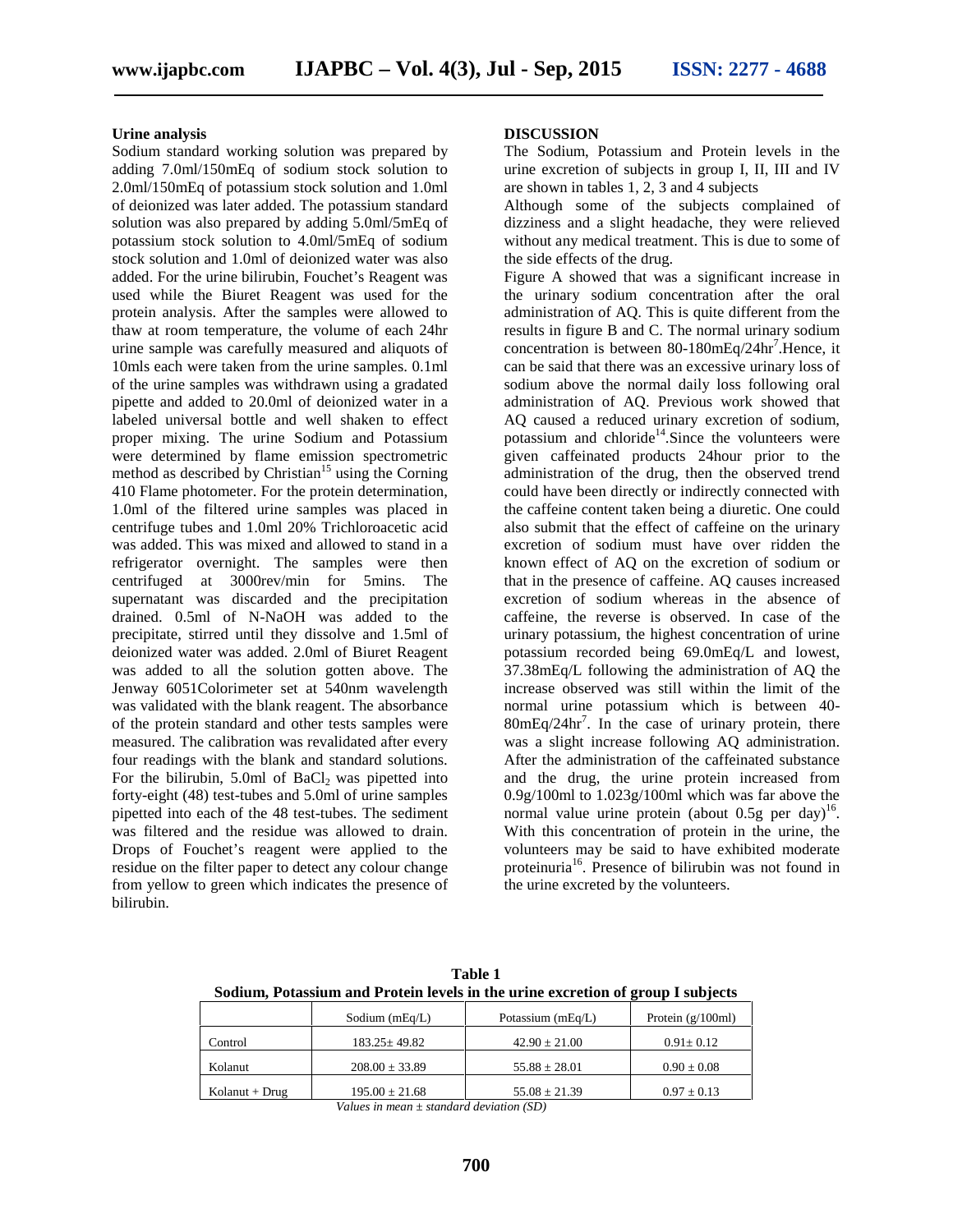| Sodium, Potassium and Protein levels in the urine excretion of group II subjects |                    |                   |                     |
|----------------------------------------------------------------------------------|--------------------|-------------------|---------------------|
|                                                                                  | Sodium $(mEq/L)$   | Potassium (mEq/L) | Protein $(g/100ml)$ |
| Control                                                                          | $162.25 \pm 69.89$ | $51.72 \pm 38.74$ | $0.92 \pm 0.11$     |
| Bitterkola                                                                       | $193.50 \pm 45.60$ | $42.00 \pm 11.99$ | $0.95 \pm 0.14$     |
| $Bitterkola + Drug$                                                              | $209.25 \pm 49.09$ | $69.00 \pm 47.85$ | $1.06 \pm 0.17$     |

**Table 2**

*Values in mean ± standard deviation (SD)*

| Table 3                                                                           |  |  |  |  |
|-----------------------------------------------------------------------------------|--|--|--|--|
| Sodium, Potassium and Protein levels in the urine excretion of group III subjects |  |  |  |  |
|                                                                                   |  |  |  |  |

|                 | Sodium $(mEq/L)$   | Potassium (mEq/L) | Protein $(g/100ml)$ |
|-----------------|--------------------|-------------------|---------------------|
| Control         | $157.25 \pm 34.80$ | $42.48 + 14.76$   | $0.91 \pm 0.06$     |
| Coffee          | $159.75 \pm 58.07$ | $53.90 \pm 13.00$ | $0.94 \pm 0.05$     |
| $Coffee + Drug$ | $207.25 \pm 73.05$ | $37.38 \pm 18.46$ | $1.06 \pm 0.15$     |

*Values in mean ± standard deviation (SD)*

| Table 4                                                                          |
|----------------------------------------------------------------------------------|
| Sodium, Potassium and Protein levels in the urine excretion of group IV subjects |

|                                                                           | Sodium(mEq/L)      | Potassium (mEq/L) | Protein $(g/100ml)$ |
|---------------------------------------------------------------------------|--------------------|-------------------|---------------------|
| Control                                                                   | $204.25 \pm 35.33$ | $47.15 \pm 10.17$ | $0.90 \pm 0.05$     |
| Soft drink                                                                | $194.25 \pm 19.97$ | $46.15 \pm 19.11$ | $0.84 \pm 0.03$     |
| Soft drink $+$ Drug                                                       | $224.50 \pm 17.90$ | $59.65 \pm 33.16$ | $1.01 \pm 0.09$     |
| $U_2$ and $\mu$ and $\mu$ and $\mu$ and $\mu$ and $\mu$ and $\sigma$ (CD) |                    |                   |                     |

*Values in mean ± standard deviation (SD)*



**Figure A The effect of AQ on the urinary sodium of group I-IV**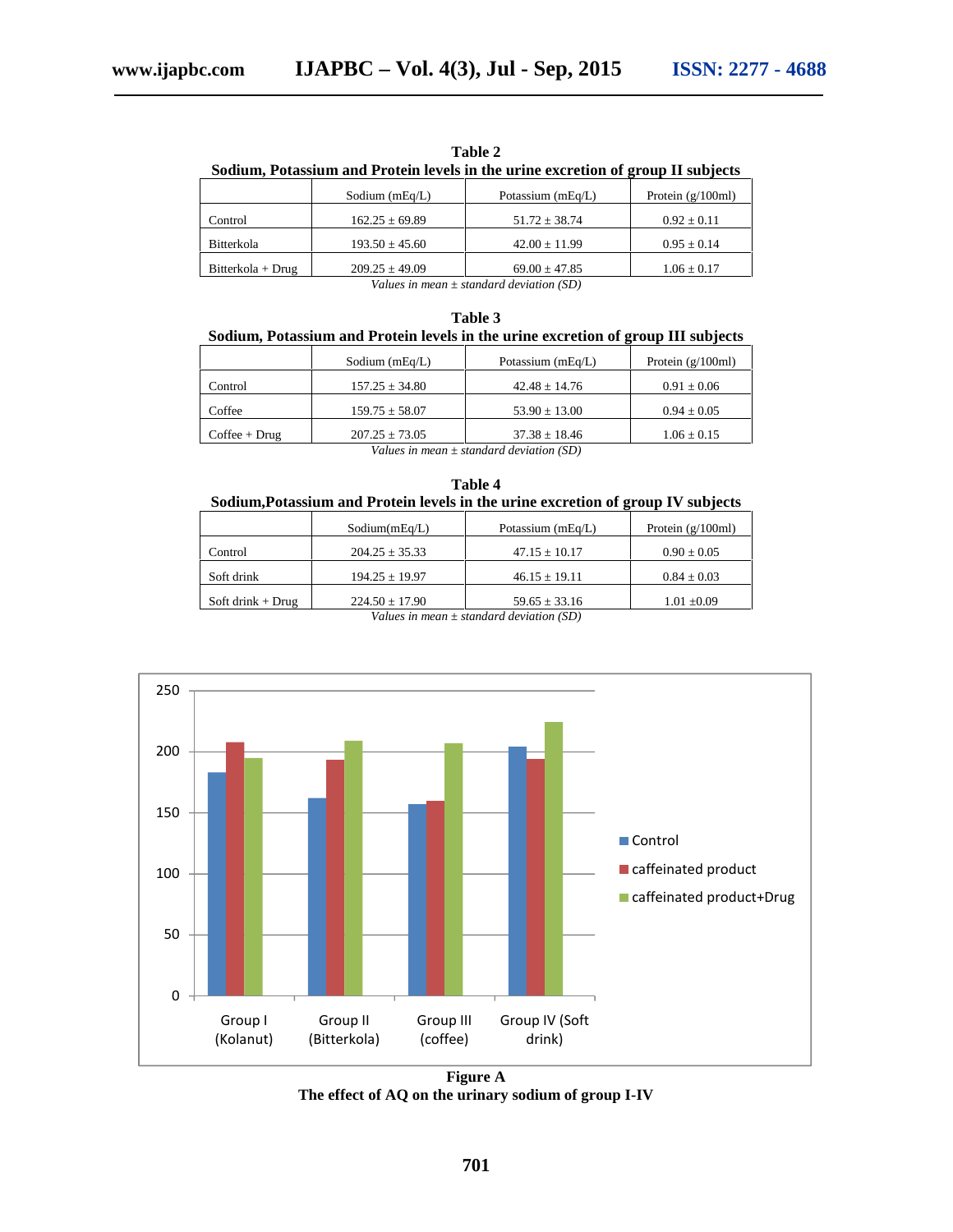

**Figure B The effect of AQ on the urinary potassium of group I-IV**



**Figure C The effect of AQ on the urinary protein of group I-IV**

Previous researches have shown that the intake of Amodiaquine and Artesunate with a high fat meal resulted in a statistically significant increase in blood level of Amodiaquine and Diethylamodiaquine which